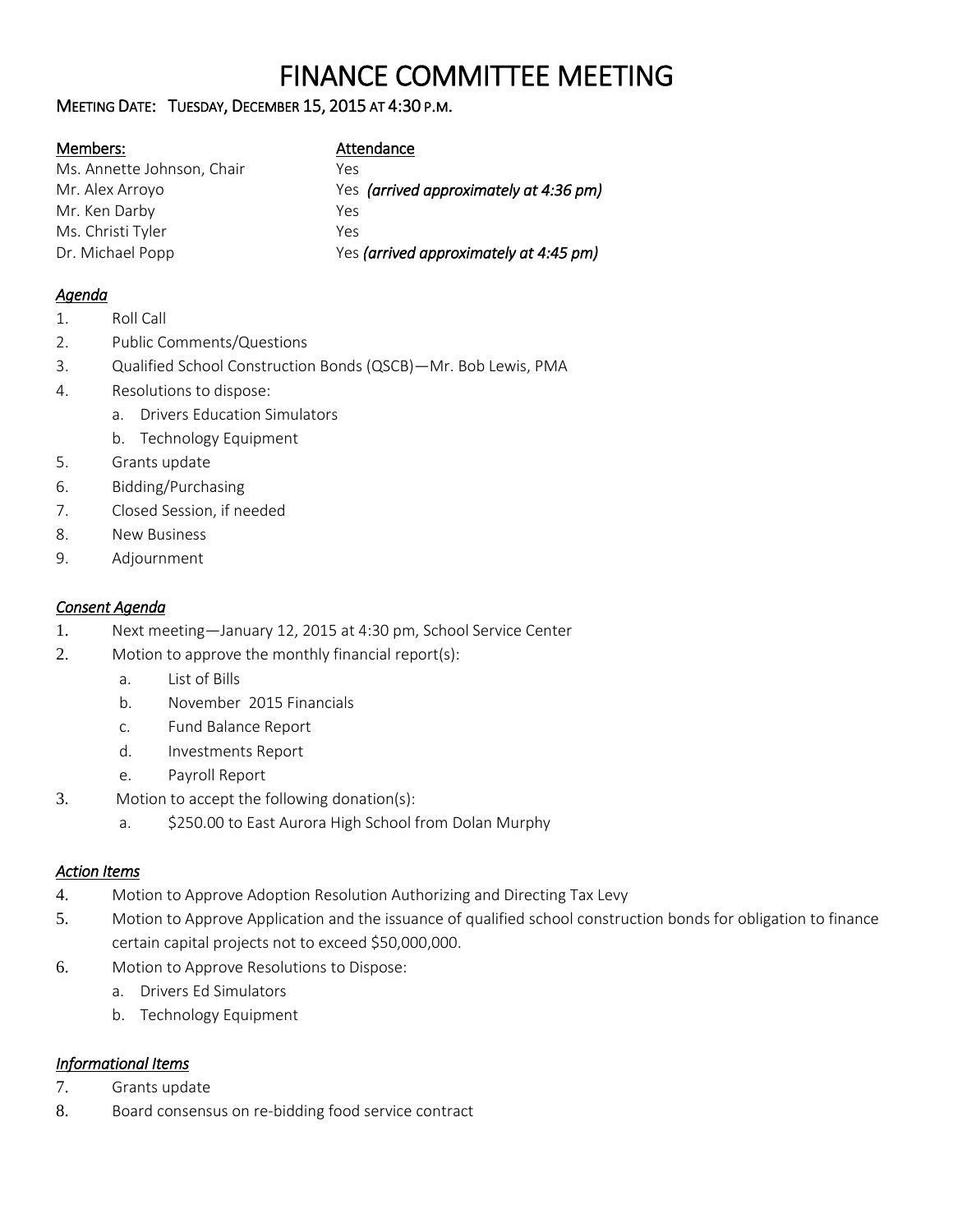### *Minutes*

The Finance Committee began promptly at 4:30 pm. There were no public comments or questions.

*Qualified School Construction Bonds (QSCB)*: Mr. Bob Lewis with PMA presented Qualified School Construction Bonds (QSCB) scenarios. The State of Illinois received a billion dollars authority to release these funds; Chicago Public Schools has received half of these funds. The other half has never been allocated. The Illinois State Board of Education (ISBE) has been given the authority to release the remainder of the funds. QSCB's may be used for new construction, land acquisition *(subject to certain rules)*, renovating school buildings, purchasing equipment *(subject to certain rules.* An application will need to be filled out and submitted to ISBE by January 15, 2016 along with the corresponding documents required. Applications will be ranked and reviewed by ISBE based on certain criteria.

Ms. Annette Johnson asked if it would be beneficial to ask the State Representative to assist in lobbying for these funds. Mr. Lewis replied it would be helpful; however, ISBE would most likely award the funds via the ranking criteria. PMA estimates District 131 is ranked at number 12. Mr. Ken Darby asked if asking for money hurt the chances of receiving it. Mr. Lewis said he did not believe that would hurt any chances in receiving funds. Mr. Lewis indicated this will probably be the only time this program is available. Ms. Johnson felt it would be irresponsible to not ally for these funds. Ms. Johnson and Mr. Alex Arroyo were in agreement that this should be brought to the full board.

#### *Resolutions to dispose*:

- Drivers Education Simulators—Twelve antiquated drivers education simulators are no longer in use at the high school, they would like to dispose of these units.
- Technology Equipment—Numerous unusable/broken miscellaneous technology equipment and devices are no longer operable or usable. The Technology department is requesting to dispose of these materials. Any items that can be scrapped will be; the devices are too old to be reused in a computer classroom.

*Grants update*: Ms. Margo Schmitt and Mr. Alfred Morales presented a grants overview. Ms. Schmitt informed the committee the grants department is ahead in grants received for FY16 in comparison to previous years. Ms. Schmitt is also working with several not for profit agencies in order to increase funding to District 131. The Fresh Fruits and Vegetables grant has increased to 16 schools. This grant provides refrigerators and carts for fresh fruits and vegetables to the schools and students receive fruits and vegetables two times per week. The Walk to School grant has also increased to nine schools. Room 141 at the high school has been converted from a CAD room to a dry manufacturing room.

Ms. Johnson asked if funding was received for the teen pregnancy grant was ready. Ms. Schmitt commented that prior to her arrival at District 131 the teen pregnancy grant was reporting 60 students between District 131 and District 129. Currently there are 15-20 teens in the program, as a result of the enrollment the grant allotment changed. The grant pays about 85% of the primary teacher's salary and the Districts picks up the remainder.

Ms. Johnson asked Dr. Popp if the District was following a review process to make sure the grants are not costing more to support. Dr. Popp answered there has been discussion with the expansion at the high school in combining this program with the high school program, making it more economically sound. Ms. Schmitt said the benefit of having the program at the high school would be that all students, including males, can be included increasing the dollars to this grant.

Mr. Morales gave an overview on the  $21<sup>st</sup>$  Century Grant program. He indicated that this grant works closely with Communities in Schools. The grant has increased from three schools to thirteen. There was an increase from 180 students to 940. This grant offers a lot of exposure and work opportunities for East Aurora students and also for college students that live within District 131 boundaries. The City of Aurora has also worked in conjunction with this grant